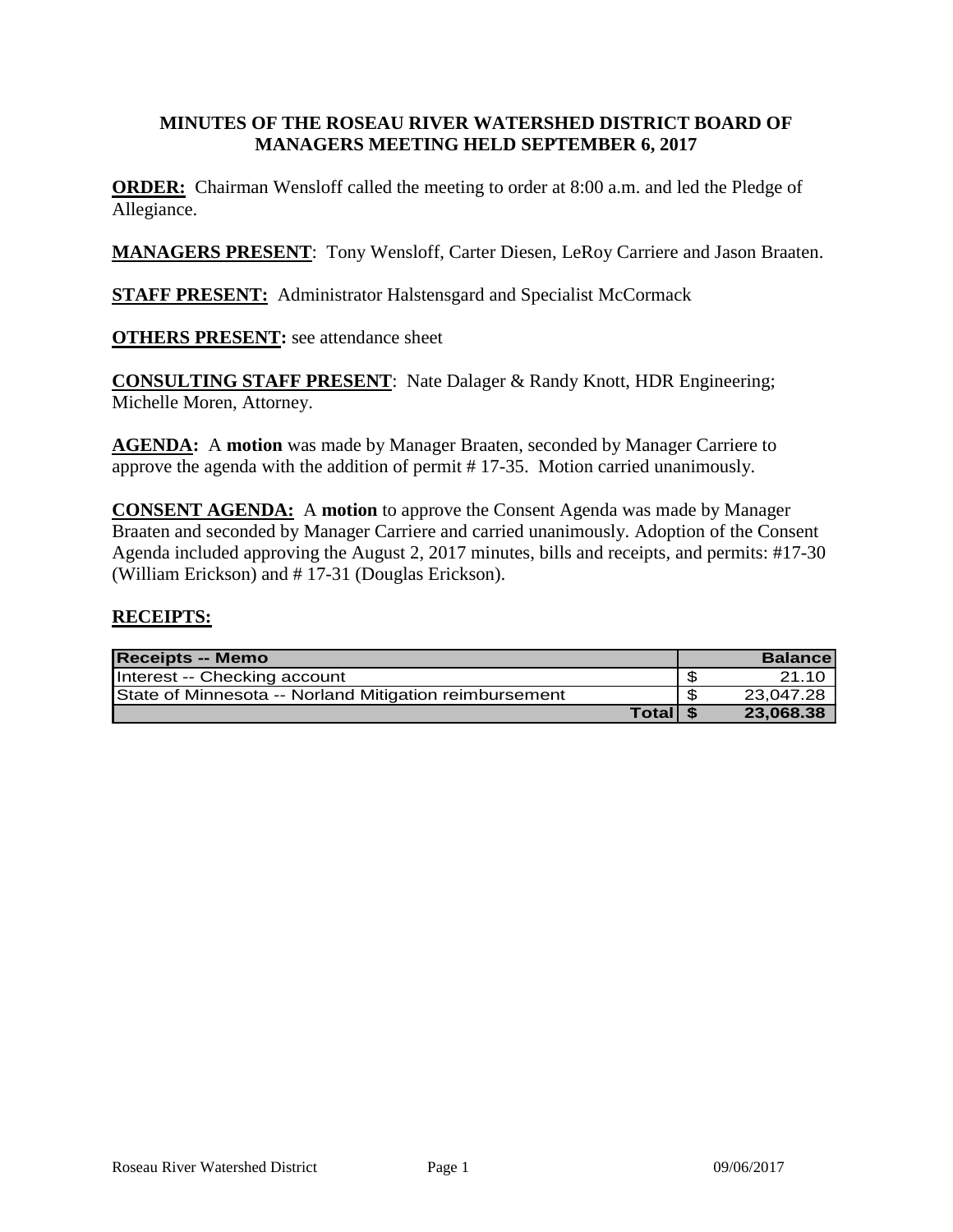| <b>Bills</b>                                                                 |                          | <b>Amount</b> |
|------------------------------------------------------------------------------|--------------------------|---------------|
| Tracy Halstensgard -- wages                                                  | \$                       | 4,360.58      |
| Torin McCormack -- wages                                                     | $\overline{\mathbb{S}}$  | 4,640.58      |
| Tracy Halstensgard -- mileage and reimbursement                              | $\overline{\$}$          | 308.02        |
| Tracy Bergstrom -- wages                                                     | $\overline{\mathbb{S}}$  | 2,165.38      |
| LeRoy Carriere -- per diem & expenses                                        | $\overline{\$}$          | 138.53        |
| Carter Diesen -- per diem & expenses                                         | \$                       | 172.77        |
| Jason Braaten -- per diem & expenses                                         | $\overline{\$}$          | 243.10        |
| Tony Wensloff -- per diem & expenses                                         | $\overline{\$}$          | 78.36         |
| PERA -- employer / employee contribution                                     | $\overline{\mathcal{S}}$ | 1,882.08      |
| Internal Revenue Service -- withholding                                      | $\overline{\$}$          | 4,118.18      |
| MN State withholding -- Payroll tax withheld                                 | $\overline{\$}$          | 676.00        |
| Sjobergs TV -- internet access                                               | $\overline{\$}$          | 150.78        |
| Marco -- copier maintenance & annual audit                                   | $\overline{\$}$          | 78.96         |
| Minnesota Energy -- natural gas bill                                         | $\overline{\$}$          | 48.09         |
| Ace Hardware -- Mekash site expense                                          | $\overline{\$}$          | 93.44         |
| City of Roseau -- utilities                                                  | $\overline{\$}$          | 248.93        |
| HDR Engineering -- Whitney Lake invoice for 7-2 through 8-5                  | $\overline{\$}$          | 47,510.78     |
| HDR Engineering -- RRWMA - \$3,395.50; SD 51 (Baumgartner site) - \$5,642.27 | $\overline{\$}$          | 9,037.77      |
| HDR Engineering -- Roseau Lake invoice for 7-2 through 8-5                   | $\overline{\$}$          | 20,143.91     |
| SuperOne foods -- supplies                                                   | $\overline{\$}$          | 54.57         |
| Cardmember Services -- out of town meeting expenses                          | $\overline{\$}$          | 79.04         |
| Roseau Times Region -- notices & subscription                                | $\overline{\$}$          | 128.23        |
| Moren Law Office -- legal fees                                               | $\overline{\$}$          | 675.00        |
| D&E Sports Shop -- ranger repair                                             | $\overline{\$}$          | 427.27        |
| R&Q Trucking -- SD 51 & Duxby Levee repairs                                  | $\overline{\$}$          | 5,044.00      |
| RJ Zavoral & Sons, Inc -- Pay estimate #11                                   | $\overline{\$}$          | 60,635.72     |
| Franz Reprographics -- poster for Roseau Lake                                | $\overline{\$}$          | 149.11        |
| Beito Repair -- Mekash site restoration                                      | $\overline{\$}$          | 48,339.05     |
| Northern Resources Cooperative -- gas                                        | $\overline{\$}$          | 48.00         |
| Matt Millner -- BMP cost share                                               | $\overline{\$}$          | 2,040.00      |
| Brian Tveit -- BMP cost share                                                | $\overline{\$}$          | 4,518.00      |
| Total \$                                                                     |                          | 218,234.23    |

A **motion** was made by Manager Diesen seconded by Manager Braaten to approve payment in the amount of \$2,040 to Matt Millner for side water inlet installation. This is a cost-share project with Roseau County SWCD to implement Best Management Practices (BMP's). Motion carried unanimously.

**DELEGATIONS:** Dan and John Zavoral met with the board to discuss the additional project costs due to the wet conditions. It was noted that overall project construction was very satisfactory. Manager Braaten noted that the board had extended the project deadline due to the wet conditions, thereby waiving the fees for not being completed on time. After discussion, a **motion** was made by Manager Braaten, seconded by Manager Carriere, to pay Pay Estimate #11 in the amount of \$60,635.72. Motion carried unanimously.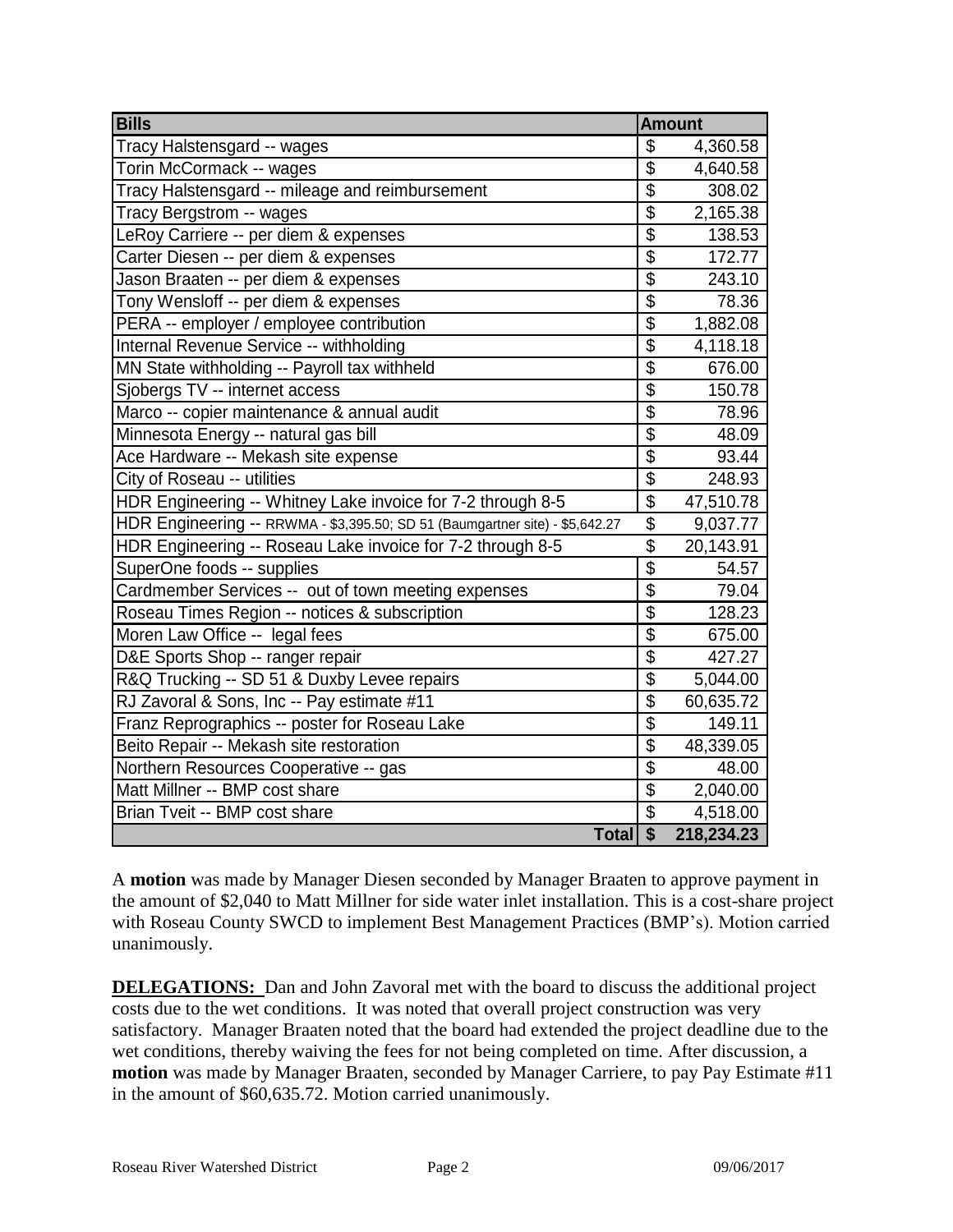Administrator Halstensgard discussed the \$5,000 funding provided by the Red River Watershed Management Board for the Roseau River International Watershed (RRIW). It was the consensus of the board to deposit the funds in the current RRIW account.

At 8:30 a.m. **motion** was made by Manager Diesen to close the regular meeting and open the public hearing on the 2018 proposed budget and levies, seconded by Manager Carriere. Motion carried unanimously. Administrator Halstensgard spoke about the budget and levies. There were no comments from the public. A **motion** was made by Manager Carriere, seconded by Manager Braaten to close the public hearing and open the regular meeting. Motion carried unanimously.

Following discussion on the proposed budget, a **motion** was made by Manager Carriere seconded by Manager Braaten to approve the proposed 2018 budget. Motion carried unanimously.

|     | <b>Administrative Budget:</b>         |    |              |
|-----|---------------------------------------|----|--------------|
| 1.  | Salaries and benefits                 |    | \$140,000.00 |
| 2.  | Manager's per diem and expenses       |    | 12,000.00    |
| 3.  | Dues & conference registrations       | S  | 3,000.00     |
| 4.  | Engineering                           | \$ | 5,000.00     |
| 5.  | Legal & professional services         |    | 15,000.00    |
| 6.  | Real estate taxes                     |    | 11,500.00    |
| 7.  | <b>Rent and Utilities</b>             |    | 6,000.00     |
| 8.  | Insurance                             |    | 11,500.00    |
| 9.  | Telephone and internet                | S. | 2,000.00     |
| 10. | Office supplies, postage $&$ printing | \$ | 9,000.00     |
| 11. | Capital Outlay / building maintenance |    | 13,000.00    |
| 12. | Stream gaging                         |    | 12,000.00    |
| 13. | RRWD projects / maintenance           |    | 10,000.00    |
|     |                                       |    |              |

Total \$250,000.00

Administrator Halstensgard read for the record the Administrative levy resolution. A **motion** was made by Manager Carriere, seconded by Manager Diesen to levy an ad valor em tax of .00048 (not et exceed \$250,000.00) pursuant to M.S.A. Section 112.61 Subdivision 3, of real estate and personal property in the RRWD for the general fund expenses and for the construction and maintenance of projects of common benefit to the RRWD. Motion carried unanimously.

Administrator Halstensgard read for the record the RRWMB / Construction levy resolution. A **motion** was made by Manager Carriere and seconded by Manager Braaten to levy an ad valor em tax in accordance with the provisions of Chapter 162, 1976 Session Laws and the provisions of the Joint Powers Agreement with the RRWMB. Motion carried unanimously.

A **motion** was made by Manager Carriere, seconded by Manager Diesen that the Roseau River Watershed District does hereby levy the below stated amounts to each ditch system as listed for the year 2017 and shall be collectible with the taxes recovered in the year 2018 as follows: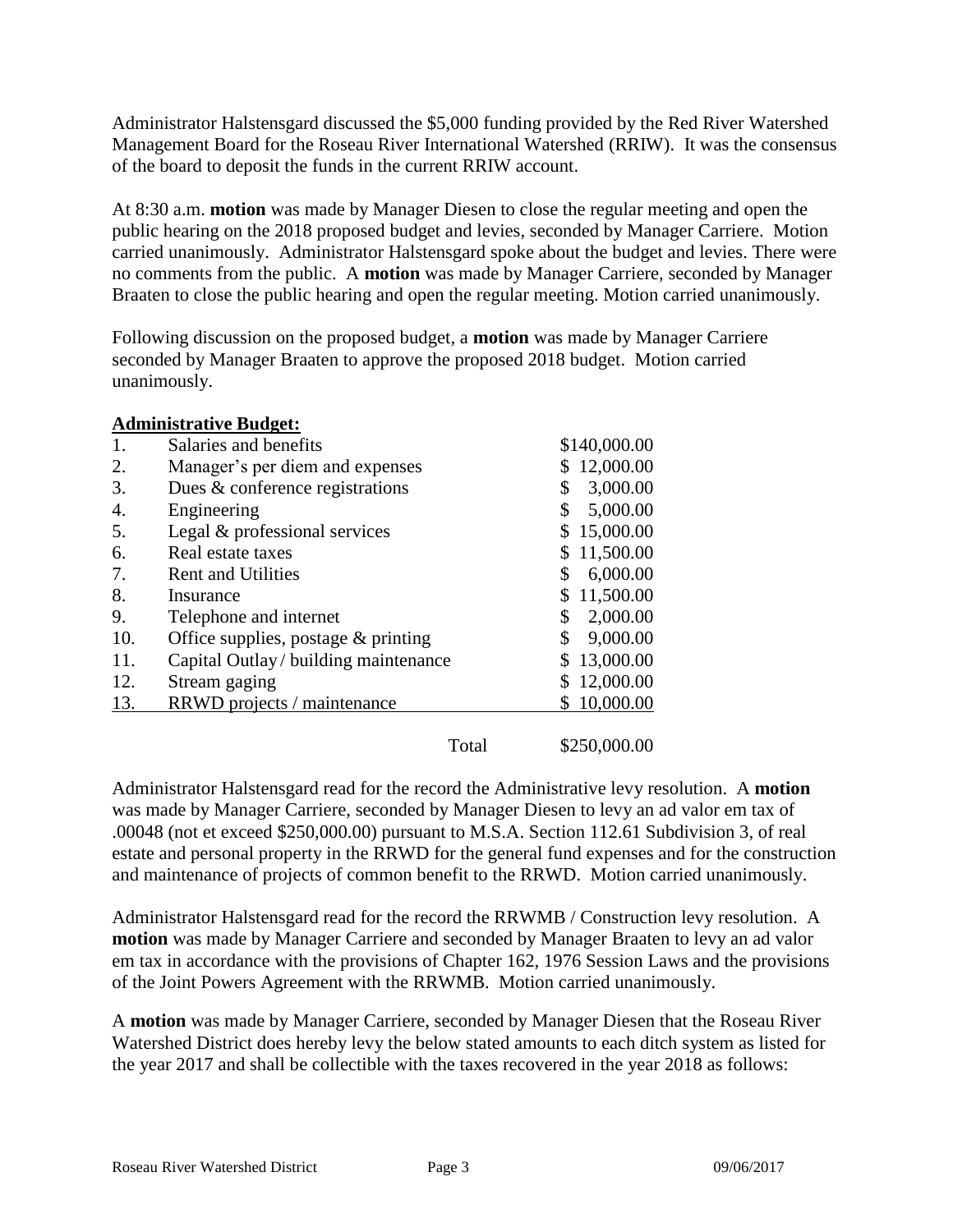| <b>Ditch</b>    | <b>Assessed benefit</b> |   | Max Levy     | % Levy<br><b>Amount</b> | 2018 levy amount |
|-----------------|-------------------------|---|--------------|-------------------------|------------------|
| WD <sub>3</sub> | \$<br>80,581.52         |   | 100,000.00   | 10%                     | \$<br>8,058.15   |
| Ditch 8         | \$<br>30,806.00         | S | 100,000.00   | 20%                     | \$<br>6,161.20   |
| Ditch 16        | \$<br>16,671.00         |   | 100,000.00   | 20%                     | \$<br>3,334.20   |
| SD 51           | \$<br>8,516,896.05      |   | 1,703,379.21 | 1%                      | \$<br>85,168.96  |
| WI              | \$<br>---               |   | 7,500.00     | fixed                   | \$<br>2,500.00   |

Motion carried unanimously.

### **NEW BUSINESS:**

Administrator Halstensgard updated the board on the status of the meeting with Roseau County Commissioners to discuss transfer of County jurisdictional ditches to the Watershed District. Commissioner Walker stated that he would like to see the County Board attend a Watershed board meeting to discuss the issue. A **motion** was made by Manager Braaten, seconded by Manager Diesen to schedule a special meeting for September 12, 2017 at 11:00 at the Courthouse. Motion carried unanimously.

Administrator Halstensgard informed the board of a data request from the Rinke-Noonan law firm.

**OLD BUSINESS:** No Old Business at this meeting.

## **PROJECTS:**

**RRWMA:** The board discussed the quotes for the installation of the vinyl sheet pile. Specialist McCormack suggested having Engineer Knott on site during the installation which was authorized by the board. A **motion** was made by Manager Carriere, seconded by Manager Diesen, to award the job to R & Q Trucking as the low quote. Motion carried unanimously.

**Roseau Lake Project:** Specialist McCormack updated the Board on the wetland mitigation effort pertaining to the fen restoration. The wetland team completed the field work for the delineation. Cultural resource crews completed a portion (mostly public land) and will return later this year, after harvest, to finish. The soil borings were completed except for 1 site in a bean field. There was an issue with the boring crew driving on a field with crop on it. This did cause concern with the Magnusson and Kveen families. HDR, district staff and Randy P addressed the issue in the field as well as at the Project Team meeting later that week. Some of the Magnussons have put some additional conditions on future access and the Kveen family is denying access at this point. We are continuing outreach and improving our tracking of the efforts being made to contact landowners. Moving forward, Administrator Halstensgard will be the single point of contact for any access needs of the project. Manager Braaten and Administrator Halstensgard met with landowner Lesa Schmechel to discuss her concerns pertaining to her CRP contracts. Project Team members are working on the draft CP3 – Preferred alternative.

**Whitney Lake:** The Purpose and Need (NRCS Review Point 2 & COE Concurrence Point 1) has been submitted to both agencies. We have a PT meeting scheduled for Sept. 21. The NRCS contact for all RCPP projects will be changing again which could potentially cause delays.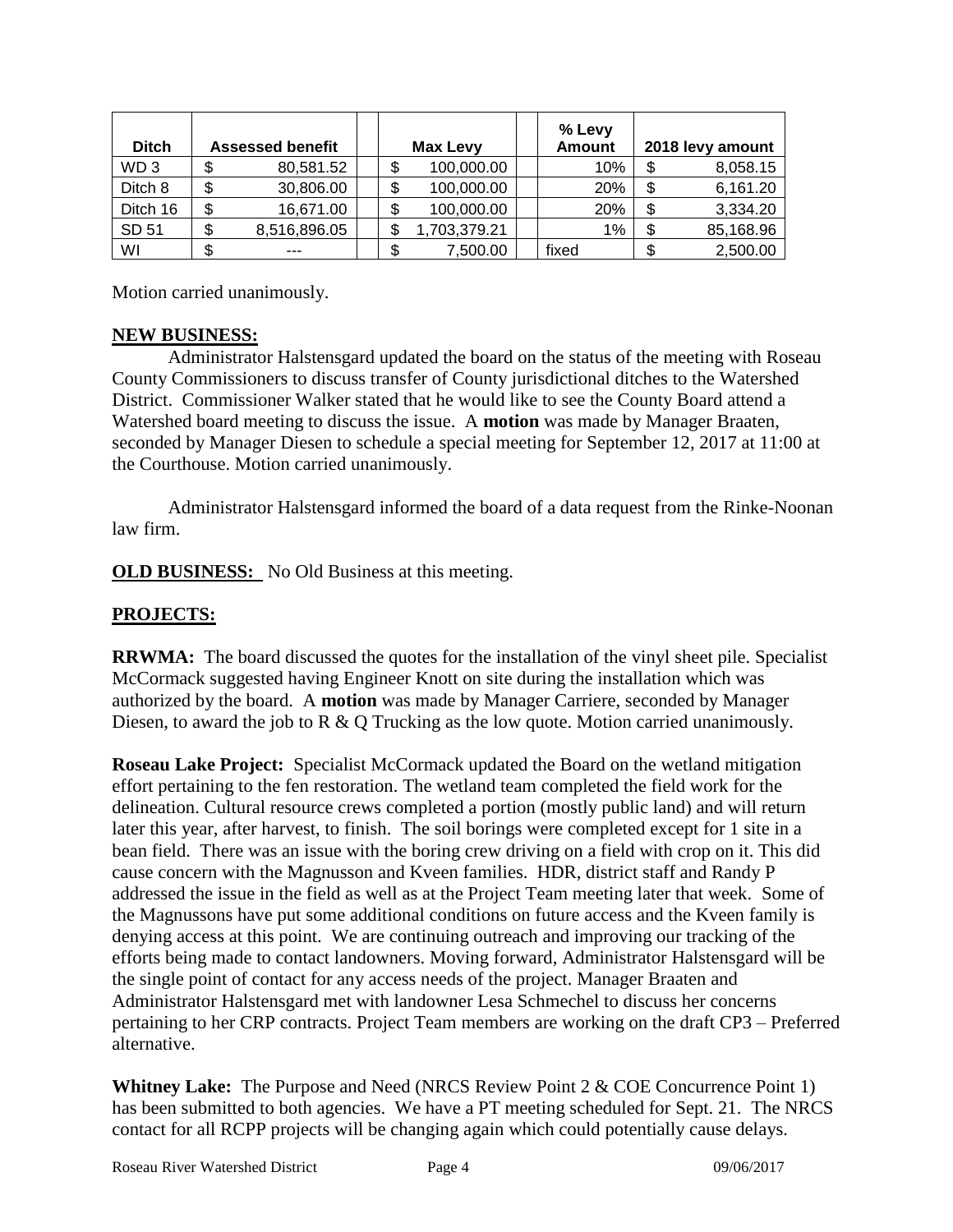Martin Johnson, landowner within the project area, address the board with questions about the project. Administrator Halstensgard discussed the history of the area and the reason for the development of the proposed project. Engineer Dalager discussed the current status of the project. A project team meeting has been scheduled for September  $21<sup>st</sup>$  at 9 a.m.

**Beltrami:** Engineer Jerry Bents gave a presentation to the board on the current status of the project and the struggle to develop a Purpose and Need Statement. The revised Purpose and Need statement would address flood damage reduction for a 10 year- 24 hour event. A project team meeting has been scheduled for September 21<sup>st</sup> at 11 a.m. to discuss the revised Purpose and Need.

# **PERMITS:**

Manager Diesen abstained from the discussion. Specialist McCormack discussed permit #17-32 (Orlin Diesen). A **motion** was made by Manager Braaten, seconded by Manager Carriere to approve the permit as submitted. Motion carried unanimously.

Specialist McCormack discussed permit #17-33 (Roland Besserud). A **motion** was made by Manager Braaten, seconded by Manager Diesen to approve the permit as submitted. Motion carried unanimously.

Chairman Wensloff abstained from the discussion. Specialist McCormack discussed permit #17- 34 (Tony Wensloff for Stafford Township). Vice-Chair Braaten called for the vote. A **motion** was made by Manager Diesen, seconded by Manager Carriere to approve the permit as submitted. Motion carried with Chairman Wensloff abstaining.

Specialist McCormack discussed permit #17-35 (Tony Brateng). A **motion** was made by Manager Diesen, seconded by Manager Carriere to approve the permit as submitted. Motion carried with Chairman Wensloff abstaining.

Vice-Chair Braaten turned the meeting back to Chairman Wenlsoff

# **REPORTS:**

**RRWMB:** Manager Carriere discussed the following items:

- Levy adoption
- Executive directory position
- RRWMB office space

**Administrator:** Administrator Halstensgard updated the board on the following items:

- HDR Engineering WRAPS authorization
- Office remodeling in the process of contacting contractors and direction of the scope of the remodeling
- Roseau River Trail progress & City park Kayak launch.
- 25% by 2025 meeting in Crookston
- Allocation of Buffer funding it was the consensus of the board to exclude SD 51 due to the maximum allowable fund capacity and allocate the funds by mile of ditch between the other 3 systems.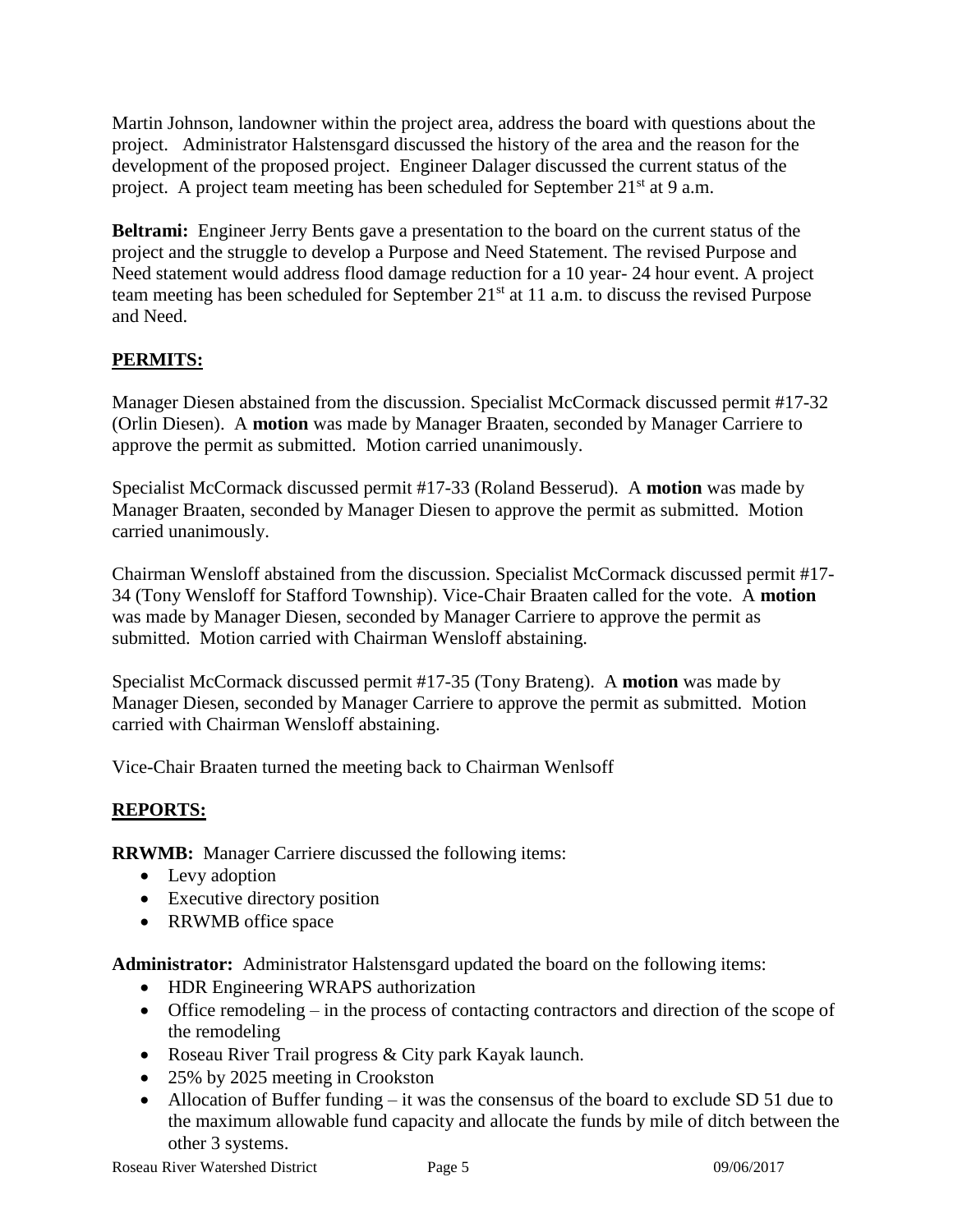**Specialist:** Specialist McCormack updated the board on the following items:

- Mekash bank stabilization
- Duxby Levy gravel application, culvert replacement, rut repair and COE inspection
- The Nature Conservancy (TNC) proposal update
- Grafstrom Norland discussion

### **OTHER BUSINESS:**

Manager Diesen read the vouchers aloud and a **motion** was made by Manager Braaten, seconded by Manager Diesen to approve the Managers' and staff expense vouchers. Motion carried unanimously.

The November meeting date was moved to October  $31<sup>st</sup>$  at 8:00 a.m.to accommodate staff attendance of BWSR Academy.

There being no further action items on the agenda, a **motion** was made by Manager Diesen and second by Manager Braaten, the meeting was adjourned at 11:20 a.m.

Respectfully submitted,

Cody Schmalz, Secretary Tracy Halstensgard, Administrator

\_\_\_\_\_\_\_\_\_\_\_\_\_\_\_\_\_\_\_\_\_\_\_\_\_\_\_\_\_\_\_\_\_\_\_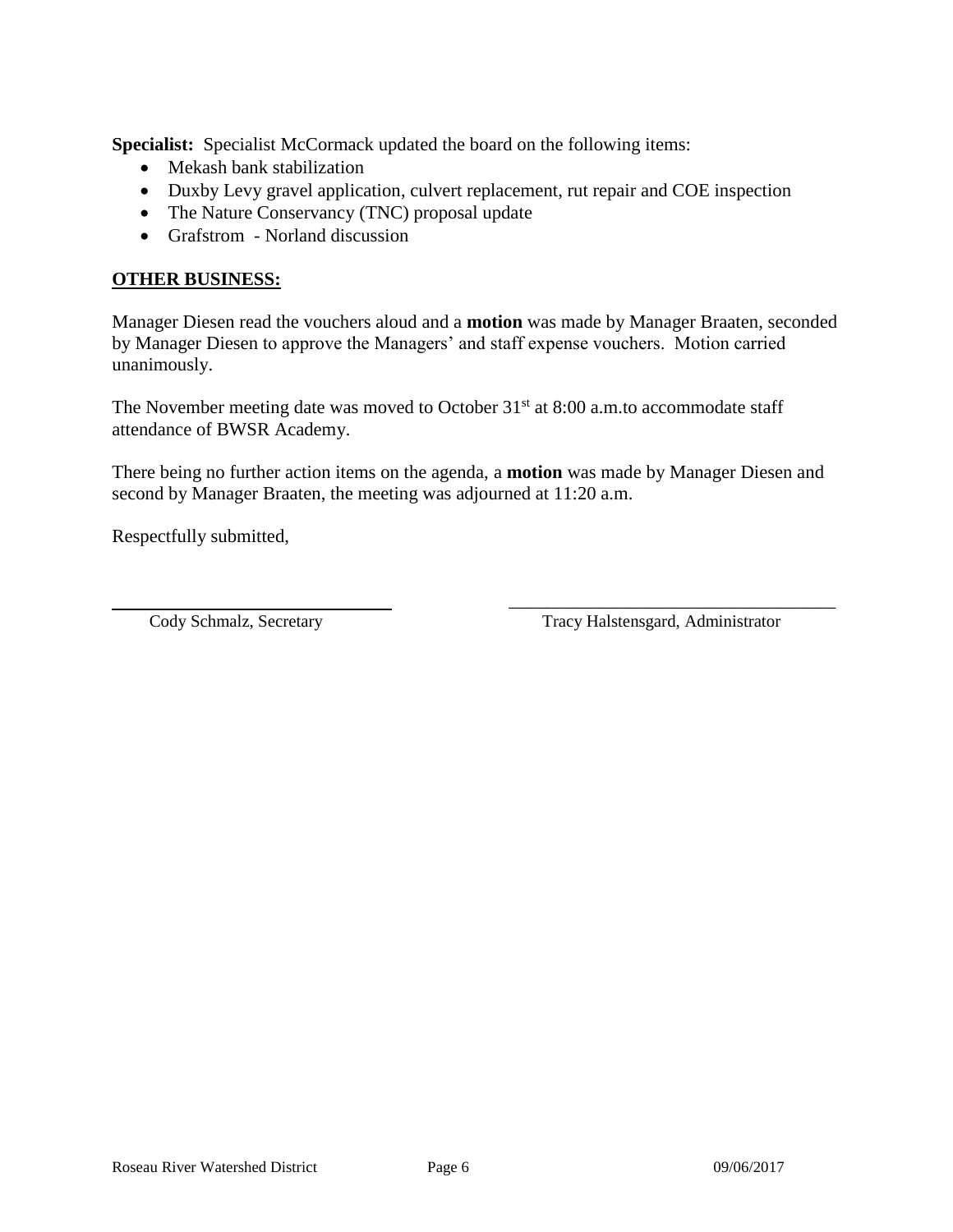#### ROSEAU RIVER WATERSHED DISTRICT ROSEAU, MINNESOTA 56751

Resolution passed at the September 6, 2017 meeting of the Roseau River Watershed **District Board of Managers:** 

Upon motion by Manager  $\sqrt{\frac{a p_i}{c}e}$ , seconded by Manager  $\frac{\bigcap i \leq e}{\bigcap i \leq e}$ <br>the following resolution was passed with  $\frac{\frac{1}{\sqrt{e}}}{\frac{1}{\sqrt{e}}}$  in favor and  $\frac{\partial}{\partial e}$  opp

BE IT RESOLVED BY THE BOARD OF MANAGERS OF THE ROSEAU **RIVER WATERSHED DISTRICT:** 

That the Roseau River Watershed District does hereby levy the below stated amounts to each ditch system as listed for the year 2017 and shall be collectible with the taxes recovered in the year 2018.

10% levy be made on Ditch System WD-3

20% levy be made on Ditch System 8.

20% levy be made on Ditch System 16.

\$2,500.00 levy be made on West Interceptor

A one percent assessment on redetermined benefits be made on State Ditch 51,

| Approximate figures are: |  |  |  |
|--------------------------|--|--|--|
|--------------------------|--|--|--|

| Roseau County            |    | \$88,177.69 |
|--------------------------|----|-------------|
| <b>Kittson County</b>    |    | \$1,155.02  |
| <b>Marshall County</b>   | S. | 641.92      |
| Beltrami County          | S  | 899.65      |
| Lake of the Woods County | S  | 648.60      |

Dated this 6<sup>th</sup> day of September, 2017.

#### ROSEAU RIVER WATERSHED DISTRICT

, it's Chairman Tony Wensloff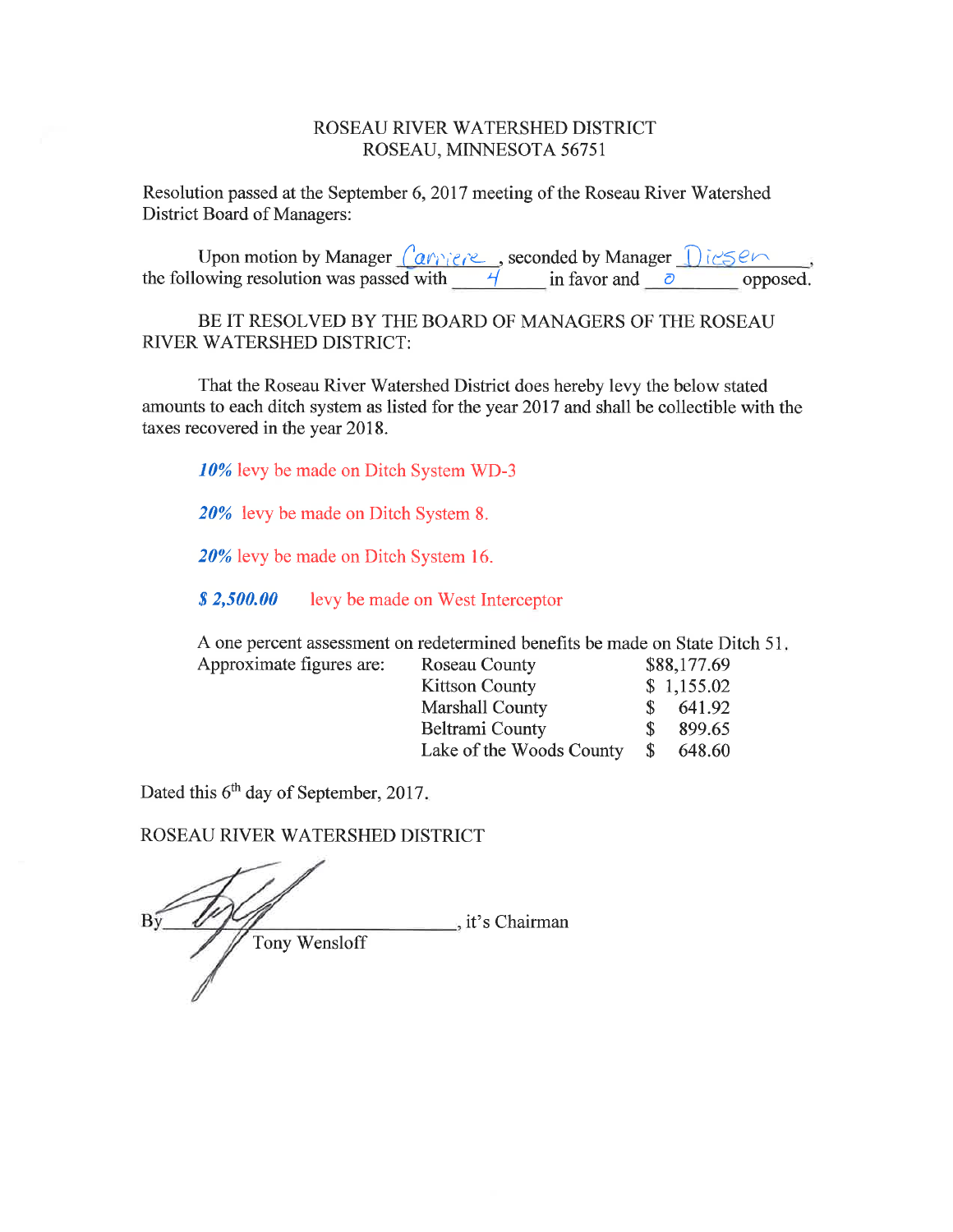#### ROSEAU RIVER WATERSHED DISTRICT ROSEAU, MINNESOTA 56751

Resolution passed at the September 6, 2017 meeting of the Roseau River Watershed District Board of Managers,

Upon motion by Manager  $\sqrt{u^{\gamma}$  il il established by Manager  $\beta$  fooder, the following resolution passed with  $\frac{1}{2}$  in favor and  $\frac{1}{2}$  opposed.

"BE IT RESOLVED BY THE BOARD OF MANAGERS OF THE ROSEAU RIVER **WATERSHED DISTRICT:** 

WHEREAS, the Roseau River Watershed District is a member of the Red River Watershed Management Board and pursuant to a resolution duly adopted, the Board of Managers executed a Joint Powers Agreement, and

WHEREAS, the resolution adopted by the Red River Watershed Management Board under the date of July 18, 2017, said Management Board, pursuant to the provision of Chapter 162, Section 1, 1976 Session Laws, and in accordance with the provisions of the Joint Powers Agreement, did direct this Watershed District to levy an ad valor em tax in the amount of 0.004836 percent of the estimated market value. This levy to be made on all taxable property within their district in accordance with the provisions of Minnesota 1976 Sessions Law, Chapter 162, Section 1; as amended by laws of 1982, Chapter 474, Section 1; Laws 1983, Chapter 338; and laws of 1989 First Special Session, Chapter 1, Article 5, Section 45 and

WHEREAS: the Board of Managers of the Roseau River Watershed District are desirous of cooperation and fulfilling this obligation,

NOW THEREFORE, BE IT RESOLVED BY THE BOARD OF MANAGERS OF THE ROSEAU RIVER WATERSHED DISTRICT:

That the Roseau River Watershed District does hereby levy and ad valor em tax in the amount of .0004836 percent of the estimated market value of all taxable property within this district and within the counties set forth in Chapter 162, 1976 Session Laws.

That said levy shall be for the year 2017 and shall be collectible with the taxes recovered in the year 2018.

That the County Auditor of the County of Roseau, Kittson, Marshall, Beltrami, and Lake of the Woods shall make said levy in accordance with the provisions of the Minnesota Watershed Act, Chapter 112, chapter 162 (1976) the Joint Powers Agreement and Legislative direction.

That all proceeds of said levy shall be forwarded by the County Auditor of the County of Roseau. Kittson, Marshall, Beltrami, and Lake of the Woods to the Treasurer of the Roseau River Watershed District.

That the Treasurer of the Roseau River Watershed District shall retain one half of the proceeds of said levy, and the proceeds from the remaining on half shall be transmitted to Naomi Erickson, Administrator, Red River Watershed Management Board, PO box 763 Detroit Lakes, MN 56502-0763 and shall be credited to the general fund of the Red River Watershed Management Board."

Dated this 6<sup>th</sup> day of September, 2017.

#### ROSEAU RIVER WATERSHED DISTRICT

tijle it's Chairman Tony Wensloff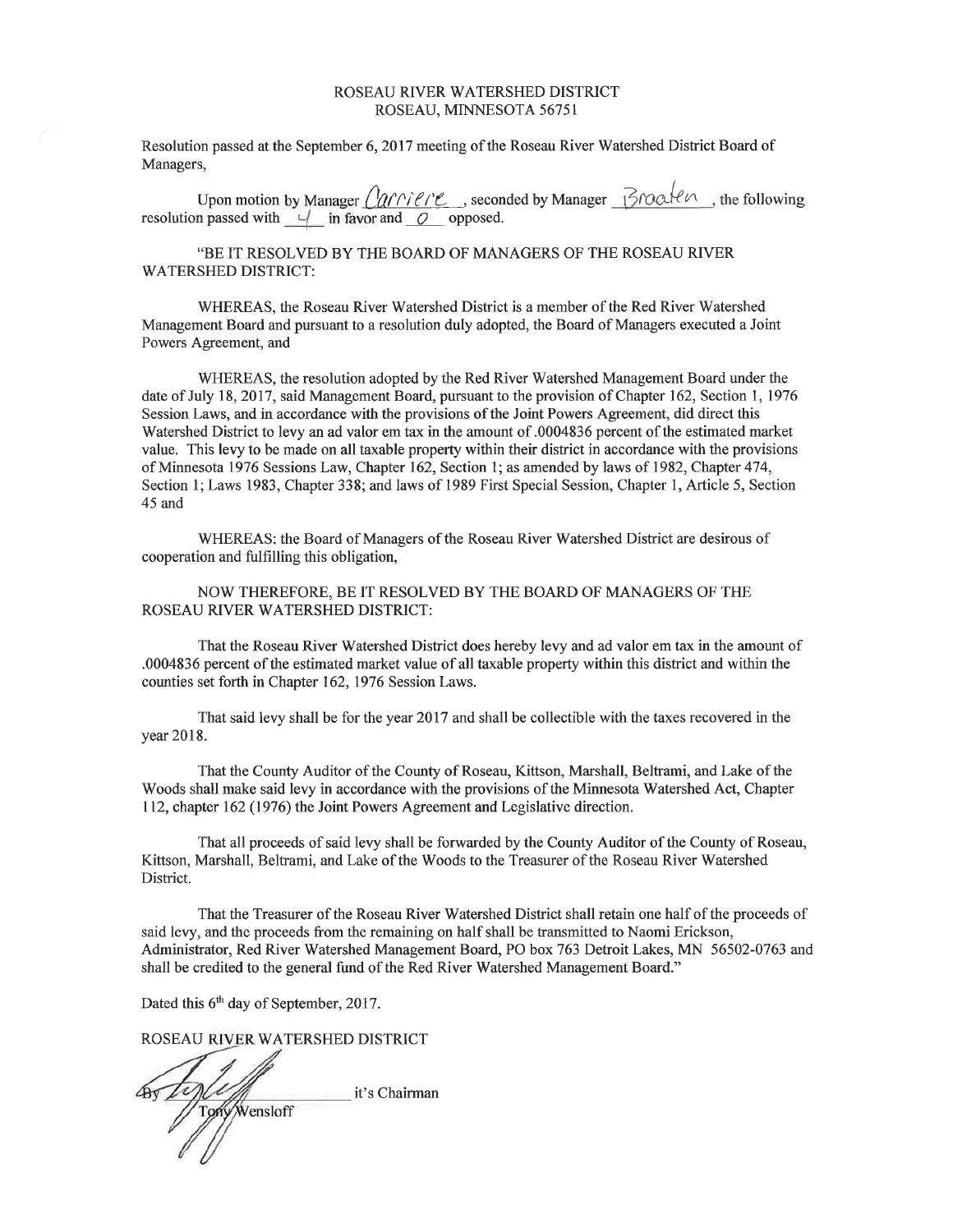#### ROSEAU RIVER WATERSHED DISTRICT ROSEAU, MINNESOTA 56751

Resolution passed at the September 6, 2017 meeting of the Roseau River Watershed District **Board of Managers:** 

Upon motion by Manager  $\sqrt[n]{\text{array}}$  seconded by Manager  $\frac{\text{limits}}{\text{1}}$  the following resolution passed with  $\frac{4}{1}$  in favor and  $\frac{\text{1}}{\text{1}}$  opposed.

"BE IT RESOLVED BY THE BOARD OF MANAGERS OF THE ROSEAU RIVER **WATERSHED DISTRICT:** 

Pursuant to M.S.A. § 103D.905 Subd. 3, the Roseau River Watershed District does hereby levy an ad valorem tax of .00048 percent of the total market value of real estate and personal property (not to exceed \$250,000) of all taxable property within the district in the counties of Roseau, Kittson, Marshall, Beltrami, and Lake of the Woods, as set forth in the above mentioned Chapter. Such funds are to be used for general administration expenses and for the construction and maintenance of projects of common benefit to the District."

Dated this 6th day of September, 2017.

ROSEAU RIVER WATERSHED DISTRICT

By *Hole* Wensloff it's Chairman